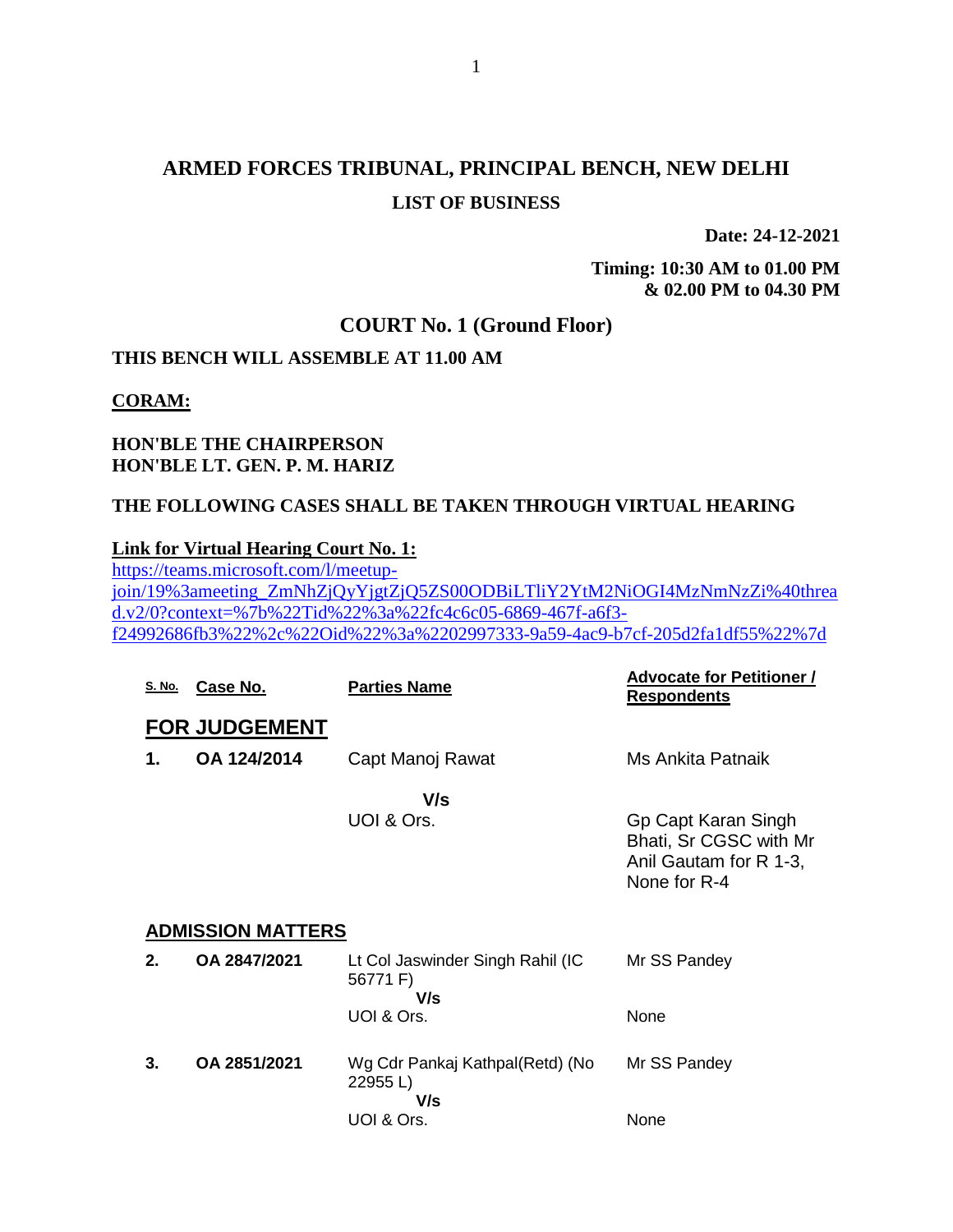| 4.  | OA 2856/2021             | Wg Cdr Kanupriya Rana (29804-S)<br>Adm/ATC            | Mr Ajai Bhalla, Satya<br>Saharawat & Aditi Laxman                            |
|-----|--------------------------|-------------------------------------------------------|------------------------------------------------------------------------------|
|     |                          | V/s<br>UOI & Ors.                                     | None                                                                         |
| 5.  | OA 2864/2021             | Col Sandeep Sharma (IC 53411A)                        | Mr K C Mittal, A K Trivedi<br>Yugansh Mittal & Keshav<br><b>Pratap Singh</b> |
|     |                          | V/s<br>UOI & Ors.                                     | None                                                                         |
| 6.  | OA 2865/2021             | N-31010 Ex Cadet Abdul Zishan                         | Mr S S Pandey & Associates                                                   |
|     |                          | V/s<br>UOI & Ors.                                     | None                                                                         |
| 7.  | OA 2866/2021             | Lt Col Rajeev Bhatt (IC 49247L)                       | Mr K R Verma                                                                 |
|     |                          | V/s<br>UOI & Ors.                                     | None                                                                         |
| 8.  | OA 2867/2021             | Lt Col Prithvi Pal Singh (Retd) (SI<br>04268P)<br>V/s | Mr K R Verma                                                                 |
|     |                          | UOI & Ors.                                            | None                                                                         |
| 9.  | OA 2868/2021             | Lt Col Vikram (Retd) (IC 61034K)                      | Mr S S Pandey & Associates                                                   |
|     |                          | V/s<br>UOI & Ors.                                     | None                                                                         |
| 10. | OA (Appeal)<br>2869/2021 | Ex Sep Luis Xaixo (14855995M)                         | Ms Archana Ramesh                                                            |
|     | with<br>MA 3072/2021     | V/s<br>UOI & Ors.                                     | None                                                                         |
| 11. | OA 2870/2021             | DS-12260X Lt Col Harsh Vardhan<br>Singh               | Mr Rajiv Manglik                                                             |
|     |                          | V/s<br>UOI & Ors.                                     | Mr Anil Gautam                                                               |
|     | <u>MA (EXECUTION)</u>    |                                                       |                                                                              |
| 12. | MA 2124/2021<br>in       | <b>JWO Arun Kumar Singh</b><br>(Retd)(691576)         | Mr Manoj Kumar Gupta                                                         |
|     | OA 1060/2020             | V/s<br>UOI & Ors                                      | Mr. Avdhesh Kumar Singh                                                      |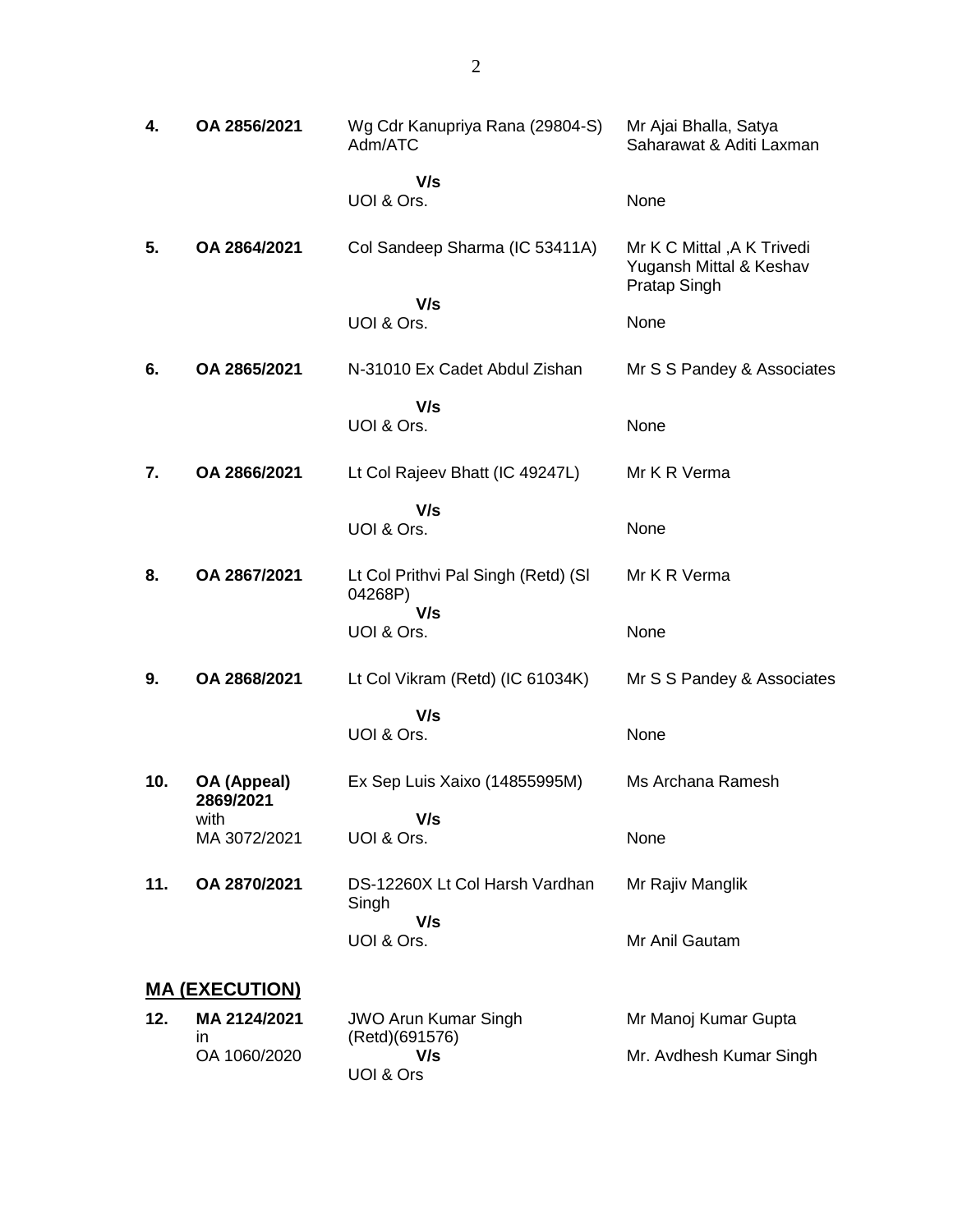**MA (OTHERS)**

| 13. | MA 1446/2020<br>in.                     | Sub Sunil Kumar Retd                                      | Ms. Archana Ramesh                                            |
|-----|-----------------------------------------|-----------------------------------------------------------|---------------------------------------------------------------|
|     | OA 392/2017                             | V/s<br>UOI & Ors.                                         | Gp Capt Karan Singh Bhati,<br>Sr CGSC                         |
| 14. | MA 1665/2021<br>in<br>OA 329/2010<br>in | UOI & Ors.<br>V/s<br>CFN/MV (MV) Rajesh Kumar             | Dr. Vijendra Singh<br>Mahndiyan                               |
|     | RA 18/2020                              |                                                           | None                                                          |
| 15. | MA 2778/2021<br>in.                     | Maj Ashish Tiwari (IC 69018 F)                            | Mr Ajit Kakkar                                                |
|     | OA 2426/2019                            | V/s<br>UOI & Ors                                          | Dr. Vijendra Singh<br>Mahndiyan                               |
| 16. | MA 3073/2021<br>in<br>OA 1885/2021      | Priyanka Datta W/o Lt Col<br>Pushpinder Singh (IC-68591L) | Mr Aajy Sharma, Abhishek<br>Raj Sharma & J K Nayyar           |
|     |                                         | V/s<br>UOI & Ors                                          | Mr. Satya Ranjan Swain                                        |
| 17. | MA 3075/2021<br>in                      | Lt Col Rajeev Bhatt (IC 49247L)                           | Mr Rajiv Manglik                                              |
|     | OA 1099/2021                            | V/s<br>UOI & Ors                                          | Mr. Rajeev Kumar                                              |
| 18. | MA 3081/2021<br>in<br>OA 1730/2019      | Ex MC AA II Sreenivas Yadati<br>$(182176-N)$              | Mr Ved Prakash                                                |
|     |                                         | V/s<br>UOI & Ors                                          | Mr Arvind Patel                                               |
|     |                                         |                                                           |                                                               |
| 19. | MA 3091/2021<br>in                      | NK Amiya Bhadra (Retd)                                    | Mr Manoj Kumar Gupta                                          |
|     | MA 706/2021<br><i>in</i><br>OA 692/2020 | V/s<br>UOI & Ors                                          | Gp Capt Karan Singh<br>Bhati Sr CGSC and Mr<br>Jitendra Kumar |
|     | <b>PLEADINGS NOT COMPLETE</b>           |                                                           |                                                               |
| 20. | OA 1350/2020                            | JC-703506W Nb Sub Kiratwad<br>Dnyanoba Manika<br>V/s      | Mr. Ajit Kakkar & Associates                                  |

UOI & Ors.

Mr. Neeraj Sr. CGSC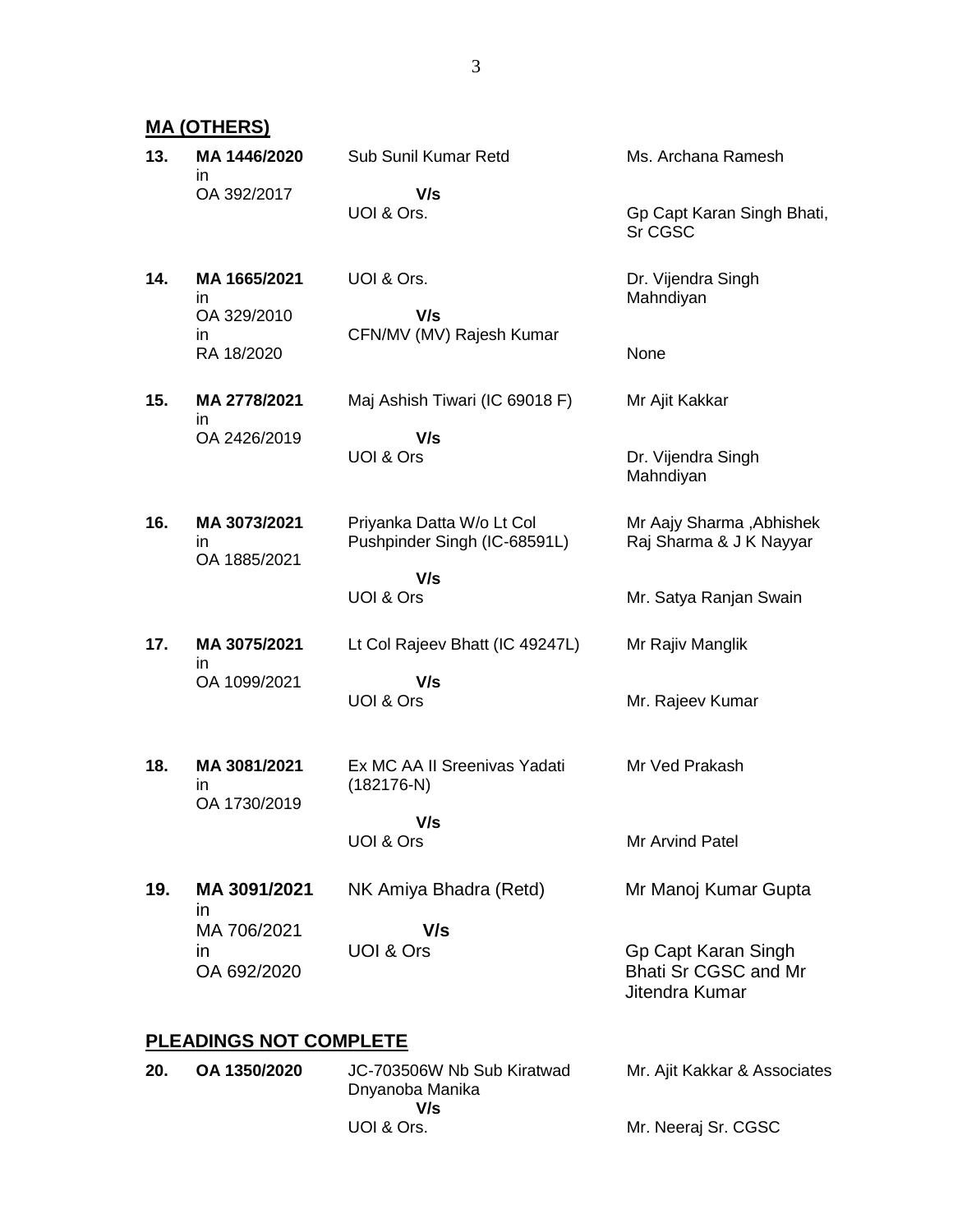| 21.                                                                                        | OA 1738/2021<br>with     | (703186) JWO Ramesh Kumar                  | Mr Manoj Kumar Gupta                                   |
|--------------------------------------------------------------------------------------------|--------------------------|--------------------------------------------|--------------------------------------------------------|
|                                                                                            | MA 2913/2021             | V/s<br>UOI & Ors.                          | Mr. J S Rawat                                          |
| 22.                                                                                        | OA 1744/2021             | Sgt Amit Kumar Awasthi (798047-L)          | Mr Gyan Chandra Tripathi                               |
|                                                                                            |                          | V/s<br>UOI & Ors.                          | Mr. Harish V Shankar for R<br>1-4 & 6 and None for R-5 |
| 23.                                                                                        | OA 2311/2021             | Sub Mahboob Hussain (Retd) (JC<br>594837Y) | Mr Manoj Kumar Gupta                                   |
|                                                                                            |                          | V/s<br>UOI & Ors.                          | Mr. Satya Ranjan Swain                                 |
|                                                                                            | <b>FOR FINAL HEARING</b> |                                            |                                                        |
| 24.                                                                                        | OA 169/2021              | Sub P Murugan (JC-703323A)                 | Mr Ajit Kakkar & Associates                            |
|                                                                                            |                          | V/s<br>UOI & Ors.                          | Mr. V S Tomar                                          |
| <b>WITH</b>                                                                                |                          |                                            |                                                        |
| 25.                                                                                        | OA 138/2021              | Nb Sub Siji MV (JC 703779 Y)               | Mr Ajit Kakkar & Associates                            |
|                                                                                            |                          | V/s<br>UOI & Ors.                          | Mr V S Tomar                                           |
| HON'BLE THE CHAIRPERSON WILL SIT SINGLY IMMEDIATELY AFTER<br>THE BOARD OF DB IS DISCHARGED |                          |                                            |                                                        |

## **FOR ORDERS**

| 1. | AT 47/2021<br>in<br>(OA 196/2018 RB, | Par Singh Yadav (Ex Naik) (No<br>3985641 A)<br>V/s | Mr Ajeet Yadav & Banvendra<br>Singh Gandhar |
|----|--------------------------------------|----------------------------------------------------|---------------------------------------------|
|    | Jabalpur)                            | UOI & Ors                                          | None                                        |
| 2. | MA 3025/2021<br>ın                   | Nb Sub Arjun Singh (JC 333555 A)                   | Mr Ajit Kakkar                              |
|    | OA Dy No                             | V/s                                                |                                             |
|    | 6559/2021                            | UOI & Ors.                                         | None                                        |
| 3. | MA 3044/2021<br>ın                   | Lt Col Ajay Singh                                  | Mr Sharique Hussain                         |
|    | OA Dy No                             | V/s                                                |                                             |
|    | 6762/2021                            | UOI & Ors.                                         | None                                        |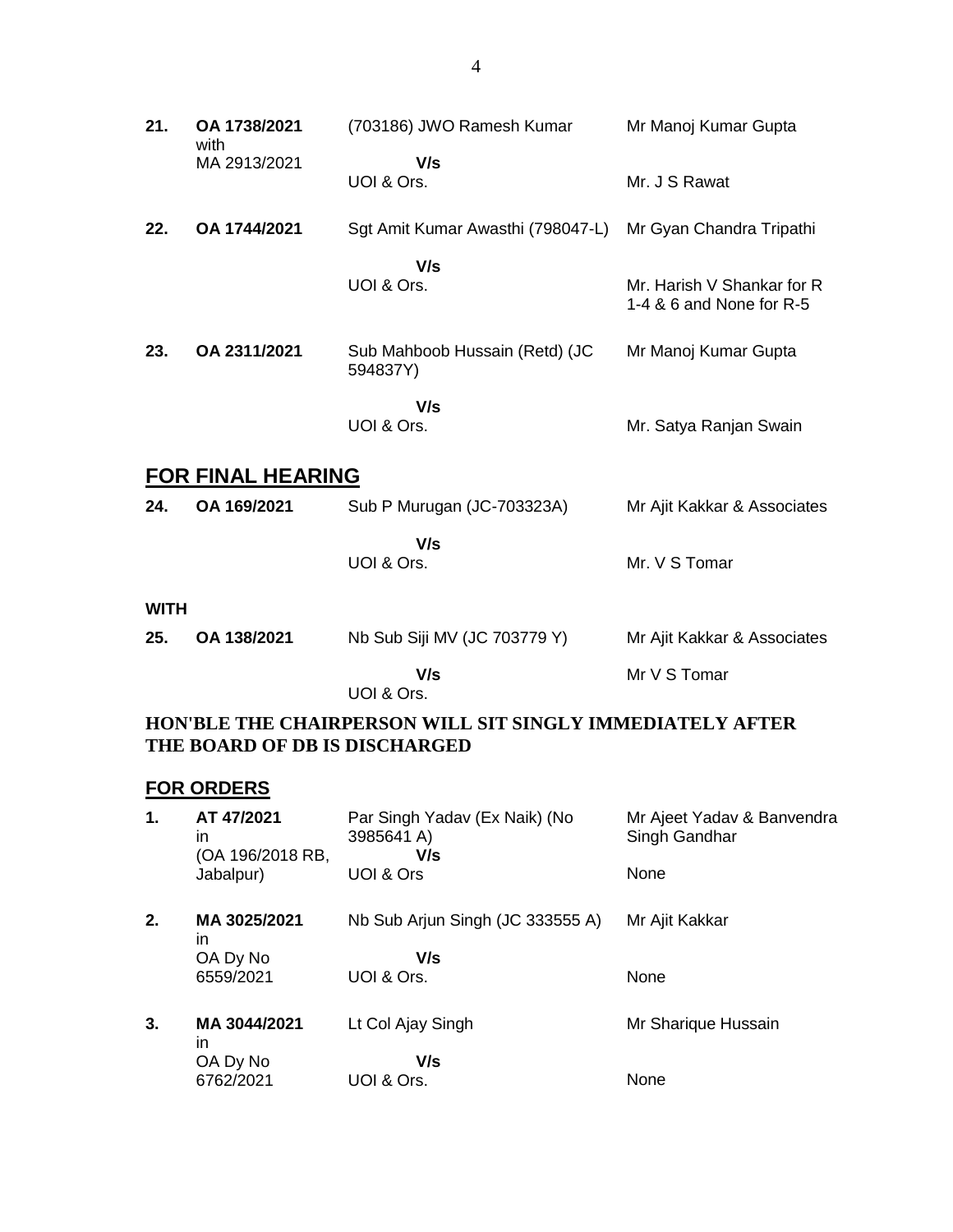| 4. | MA 3045/2021<br>ın<br>OA Dy No | Lt Col Arvind Kumar Joshi (IC<br>61119A) | Mr Amit Kumar |
|----|--------------------------------|------------------------------------------|---------------|
|    | 6655/2021                      | V/s                                      | None          |
|    |                                | UOI & Ors.                               |               |

# **THE FOLLOWING CASES SHALL BE TAKEN THROUGH PHYSICAL HEARING AT 2.00 PM**

## **PART HEARD**

**26. OA 1020/2021** (41185 A) Rear Admiral R Sreenivas Mr Ankur Chhibber V/s UOI & Ors. Mr. Harish V Shankar

# **FOR FINAL HEARING**

| 27. | OA 194/2017<br>with | Ex Swr Dharam Pal | Applicant-in-Person |
|-----|---------------------|-------------------|---------------------|
|     | MA 494/2017,        | V/s               |                     |
|     | 831/2018,           | UOI & Ors.        | Ms Barkha Babbar    |
|     | 336/2020,           |                   |                     |
|     | 744/2021 &          |                   |                     |
|     | 3074/2021           |                   |                     |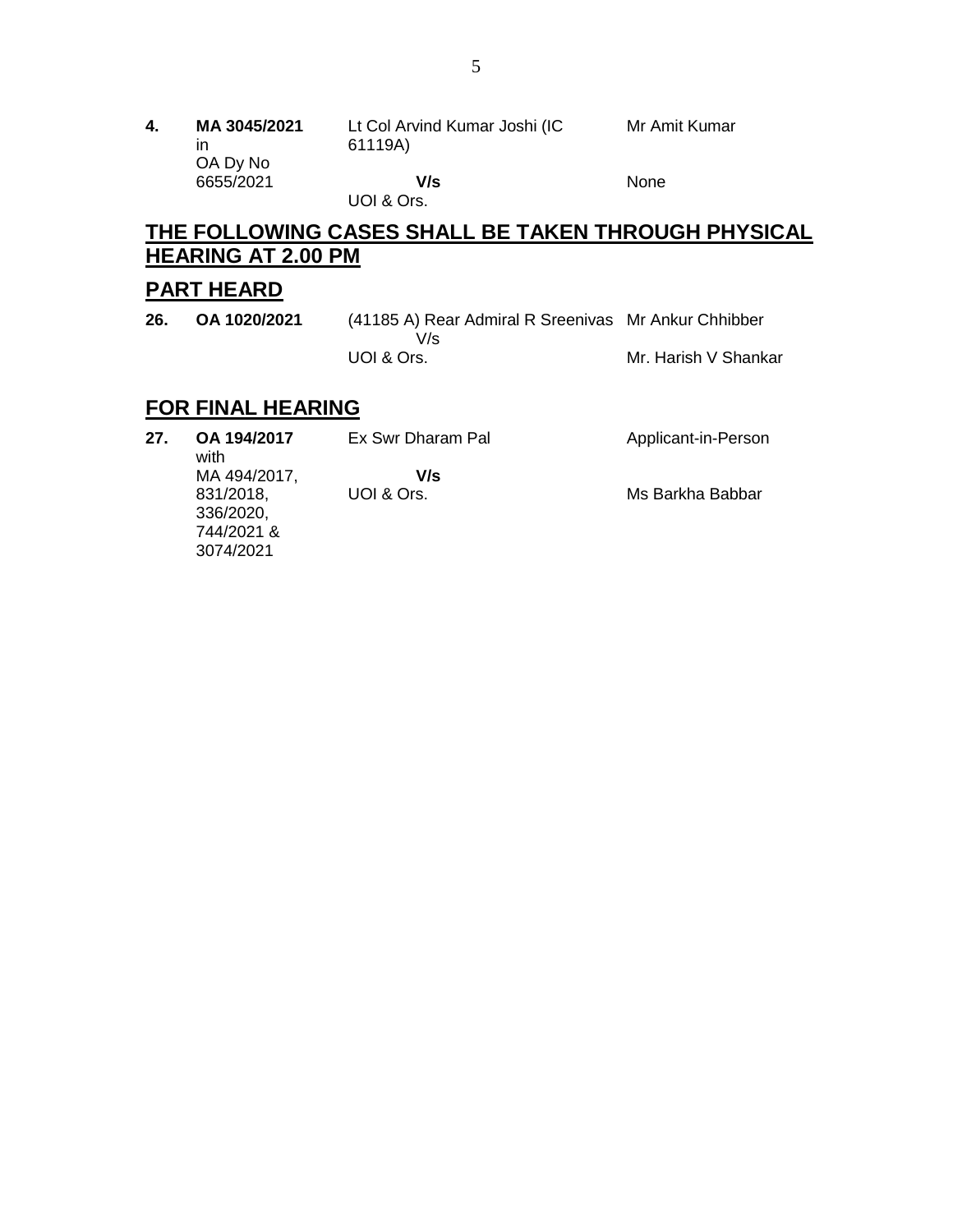# **ARMED FORCES TRIBUNAL, PRINCIPAL BENCH, NEW DELHI LIST OF BUSINESS**

**Date: 24-12-2021**

**Timing: 11:00 AM**

### **PRINCIPAL REGISTRAR COURT**

### **PRINCIPAL REGISTRAR COURT WILL SIT FROM 12.00 NOON TO 1.00 PM**

### **THE FOLLOWING CASES SHALL BE TAKEN THROUGH VIRTUAL HEARING**

#### **Link for Virtual Hearing Principal Registrar Court:**

<https://aftpb.webex.com/meet/vcaftpb>

|             | S. No. Case No.                      | <b>Parties Name</b>                                         | <b>Advocate for Petitioner /</b><br><b>Respondents</b> |
|-------------|--------------------------------------|-------------------------------------------------------------|--------------------------------------------------------|
|             | <b>PLEADINGS COMPLETE</b>            |                                                             |                                                        |
| 1.          | OA 2017/2020<br>with<br>MA 2331/2020 | Ex Sub Sachindra Sasmal (JC 760609<br>N)<br>V/s             | Mr Virender Singh Kadian                               |
|             |                                      | UOI & Ors.                                                  | Mr Shyam Narayan                                       |
| <b>WITH</b> |                                      |                                                             |                                                        |
| 2.          | OA 1978/2020<br>with MA<br>2287/2020 | JC-761257N Ex Sub Bijender Singh & Mr. R K Tripathi<br>Ors. |                                                        |
|             | with MA<br>2033/2021                 | V/s<br>UOI & Ors.                                           | Ms. Jyotsna Kaushik                                    |
| 3.          | OA 1234/2021<br>with<br>MA 3017/2021 | Ex LS (US) Rajneesh Kumar (No<br>213166 W)<br>V/s           | Mr Ved Prakash & Devendra<br>Kumar                     |
|             |                                      | UOI & Ors.                                                  | Mr. V S Tomar                                          |
| 4.          | OA 1828/2021                         | Nk Deepu Paul (14674203-M)                                  | Mr Arvind Patel & Associates                           |
|             |                                      | V/s<br>UOI & Ors.                                           | Mr. V S Tomar                                          |
|             |                                      |                                                             |                                                        |

### **PLEADINGS NOT COMPLETE**

**5. OA 1230/2021** with MA 1102/2021 665075-R MWO (HFO) Rambali (Retd) Mr A K Chaudhary  **V/s** UOI & Ors. Mr. Prabodh Kumar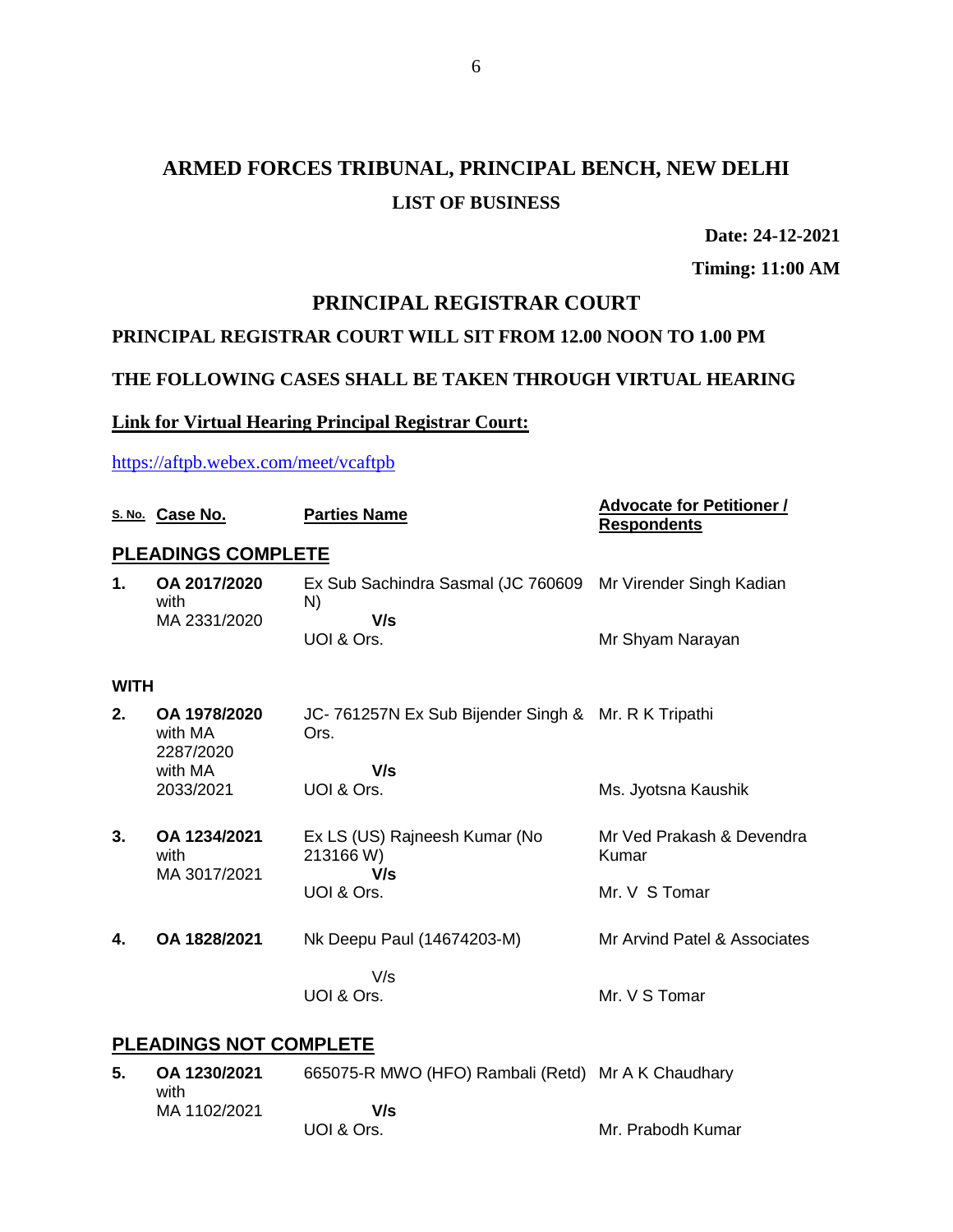| 6.  | OA 1232/2021                         | Sgt Deepak (Retd) (No 797081 A)                   | Mr Raj Kumar                                |
|-----|--------------------------------------|---------------------------------------------------|---------------------------------------------|
|     |                                      | V/s<br>UOI & Ors.                                 | Mr. Rajeev Kumar                            |
| 7.  | OA 1233/2021<br>with                 | SEA-II Amit Kumar Jha (138229H)                   | Mr Virender Singh Kadian                    |
|     | MA 1093/2021                         | V/s<br>UOi & Ors.                                 | Mr. Ashok Chaitanya                         |
| 8.  | OA 1237/2021                         | 764928-B Ex Sgt Kanchan Das                       | Mr Rakesh Kumar & Associates                |
|     |                                      | V/s<br>UOI & Ors.                                 | Mr. Harish V Shankar                        |
| 9.  | OA 1241/2021<br>with<br>MA 1105/2021 | Ex Nk (ACP-1) Raja Ram Singha Roy<br>(15399576 H) | Mr Bikrama Sah & Mrs Mamta<br>Pannikar      |
|     |                                      | V/s<br>UOI & Ors.                                 | Mr. V Pattabhi Ram                          |
| 10. | OA 1498/2021                         | Hav Shyam Kumar (1399361W)                        | Mr Girijapati Kaushal                       |
|     |                                      | V/s                                               |                                             |
|     |                                      | UOI & Ors.                                        | Mr. S D Windlesh                            |
|     | <b>FINAL OPPORTUNITIES</b>           |                                                   |                                             |
| 11. | OA 1821/2021                         | IC 40847M Brig Rajiv Sethi (Retd)                 | Mr SS Pandey                                |
|     |                                      | V/s<br>UOI & Ors.                                 | Mr. Neeraj, Sr. CGSC                        |
| 12. | OA 1822/2021<br>with                 | Ex HAV Kalyan Singh (1463414 L)                   | Mr Ashok Kumar & Mr Pardeep<br>Singh Nandal |
|     | MA 1777/2021                         | V/s<br>UOI & Ors.                                 | Mr. Avdhesh Kumar Singh                     |
| 13. | OA 1824/2021<br>with<br>MA 1779/2021 | Ex Hav Hony Nb Sub Budhi Ram<br>(4060038M)        | Mr V S Kadian                               |
|     |                                      | V/s<br>UOI & Ors.                                 | Mr. R K Das                                 |
| 14. | OA 1825/2021                         | Ex MWO Sube Singh (No 627696 B)                   | Mr Virender Singh Kadian                    |
|     |                                      | V/s<br>UOI & Ors.                                 | Mr. Neeraj, Sr CGSC                         |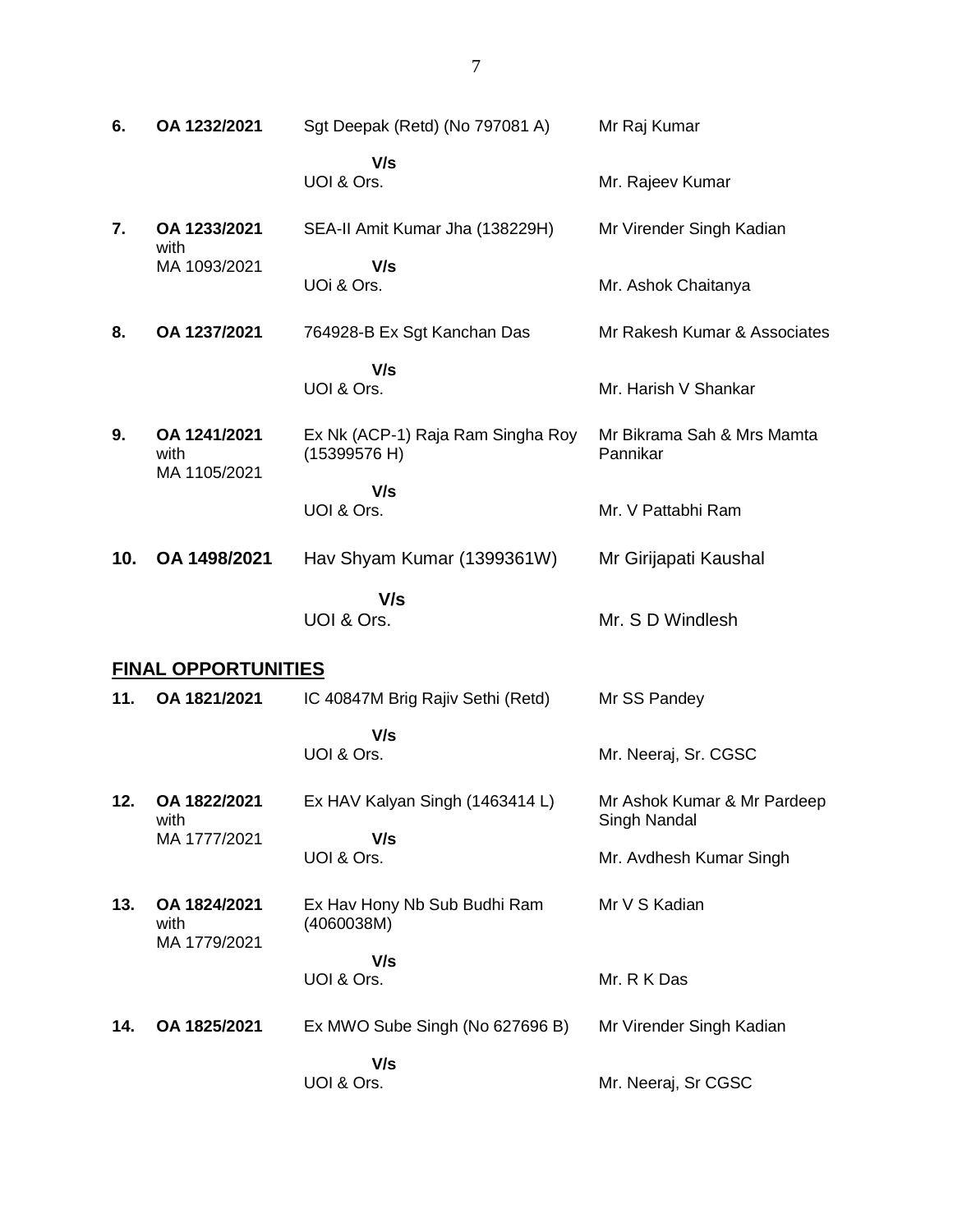| 15. | OA 1826/2021<br>with<br>MA 1780/2021 | Ex Hav Hony Nb Sub Rajbir Singh<br>$(7236911 - M)$               | Mr Virender Singh Kadian              |
|-----|--------------------------------------|------------------------------------------------------------------|---------------------------------------|
|     |                                      | V/s<br>UOI & Ors.                                                | Mr. Shyam Narayan                     |
| 16. | OA 1827/2021                         | Ex AC (U/T) Anupam Raj (8713707-T)                               | Mr Virender Singh Kadian              |
|     |                                      | V/s<br>UOI & Ors.                                                | Mr. Ashok Chaitanya                   |
| 17. | OA 1829/2021<br>with                 | Ex JWO Naresh Kumar (742145 A)                                   | Mr Kritendra Tiwari                   |
|     | MA 1781/2021                         | V/s<br>UOI & Ors.                                                | Mr. J S Rawat                         |
| 18. | OA 1830/2021<br>with<br>MA 1782/2021 | IC-45554 Lt Col Sunil Kumar Yadav<br>(Retd)                      | Ms Sangeeta Tomar                     |
|     |                                      | V/s<br>UOI & Ors.                                                | Mr. Harish V Shankar                  |
| 19. | OA 1831/2021<br>with<br>MA 1797/2021 | (22714 L) Gp Capt Nongthombam<br>Lokendro Singh (Retd)           | Mr Ajit Kakkar & Associates           |
|     |                                      | V/s<br>UOI & Ors.                                                | Mr. V S Tomar                         |
| 20. | OA 1834/2021                         | Sgt Sujeet Singh Sachan (Retd) (No<br>796395)                    | Mr Manoj Kr Gupta                     |
|     |                                      | V/s<br>UOI & Ors.                                                | Ms. Jyotsna Kaushik                   |
| 21. | OA 1835/2021                         | Ex-Jwo Vijender Singh Luhach<br>(726492H)                        | Mr OS Punia                           |
|     |                                      | V/s<br>UOI & Ors.                                                | Mr. J S Yadav                         |
| 22. | OA 1838/2021<br>with                 | Ex Sgt Ajay Kumar Sharma (791846 A) Mr Ved Prakash & Mr Devendra | Kumar                                 |
|     | MA 1808/2021                         | V/s<br>UOI & Ors.                                                | Mr. D K Sabat                         |
| 23. | OA 1841/2021<br>with<br>MA 1810/2021 | Ex Sgt Satya Prakash Hotta (791843<br>L)                         | Mr Ved Prakash & Mr Devendra<br>Kumar |
|     |                                      | V/s<br>UOI & Ors.                                                | Mr. S D Windlesh                      |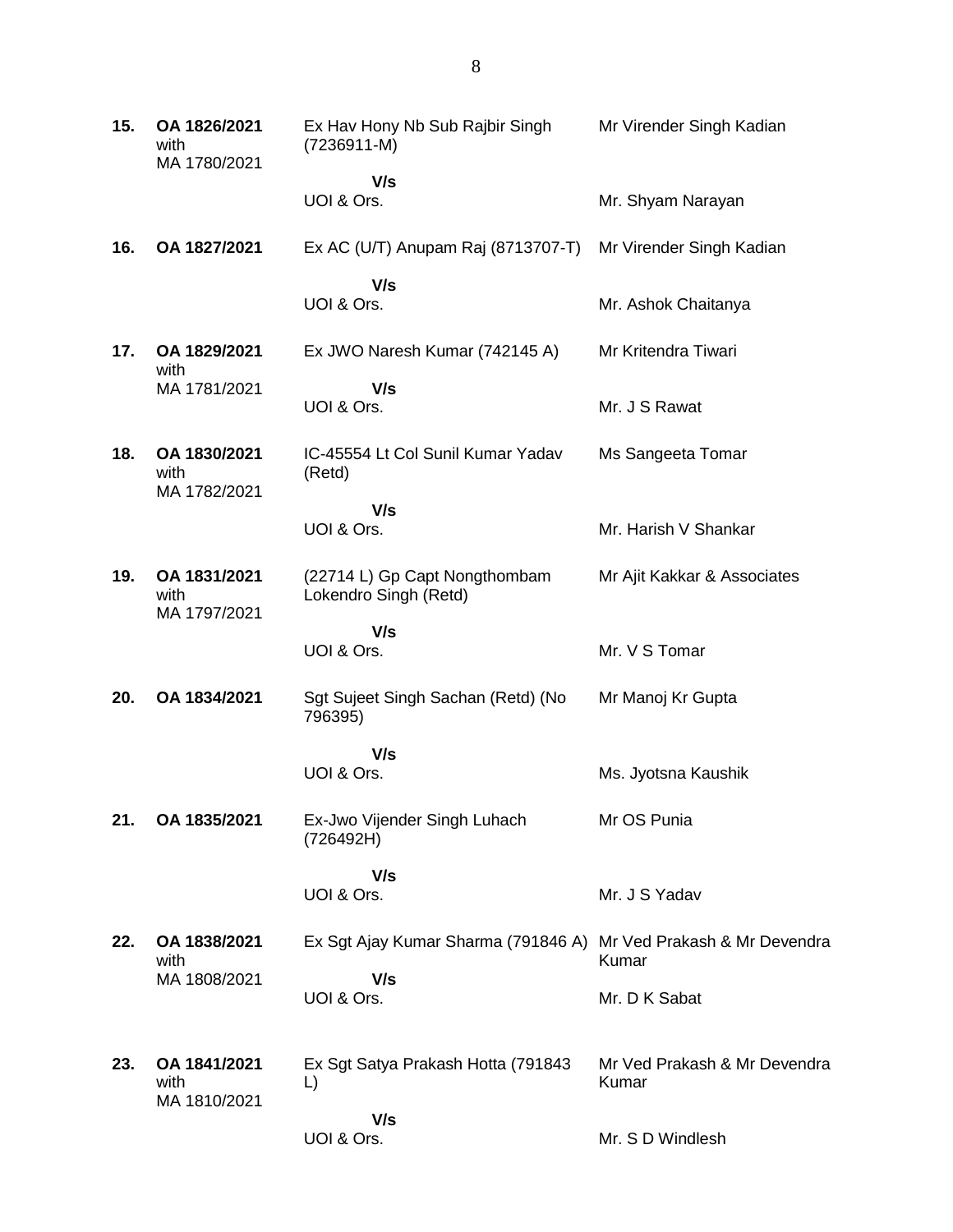| 24. | OA 1843/2021<br>with                 | Ex Sgt Rajan Kumar Singh (791458-S)                               | Mr Ved Prakash & Devendra<br>Kumar       |
|-----|--------------------------------------|-------------------------------------------------------------------|------------------------------------------|
|     | MA 1811/2021                         | V/s<br>UOI & Ors.                                                 | Mr. Niranjana Das                        |
| 25. | OA 1844/2021<br>with<br>MA 1813/2021 | Ex JWO Anil Kumar Badalia (677491-<br>A)                          | Mr Parveen Kumar                         |
|     |                                      | V/s<br>UOI & Ors.                                                 | Ms. Suman Chauhan                        |
| 26. | OA 1845/2021<br>with<br>MA 1814/2021 | (635424 K) HFO Shashi Kant Singh<br>(Retd)                        | Mr Praveen Kumar                         |
|     |                                      | V/s<br>UOI & Ors.                                                 | Mr. Anil Kumar Gautam                    |
| 27. | OA 1846/2021                         | Ex HAV Rajib Kumar Pradhan<br>(14660592 H)                        | Mr Ved Prakash & Mr Devendra<br>Kumar    |
|     |                                      | V/s<br>UOI & Ors.                                                 | Mr. Rajeev Kumar                         |
| 28. | OA 1847/2021                         | Subedar Sudama Singh (Retd) (JC<br>301710 H)                      | Ms Archana Ramesh                        |
|     |                                      | V/s<br>UOI & Ors.                                                 | Mr. Niranjana Dass                       |
| 29. | OA 1848/2021                         | (20885) Gp Capt Pravin Arora (Retd)                               | Mr Baljeet Singh & Ms Deepika<br>Sheoran |
|     |                                      | V/s<br>UOI & Ors.                                                 | Mr. Satya Ranjan Swain                   |
| 30. | OA 1849/2021                         | Ex Sgt Ashok Kumar (797029-F)                                     | Mr Ajit Kakkar & Associates              |
|     |                                      | V/s<br>UOI & Ors.                                                 | Mr. V Pattabhi Ram                       |
| 31. | OA 1850/2021                         | Ex HFL Hari Shanker Pandey (677089) Mr Baljeet Singh & Ms Deepika | Sheoran                                  |
|     |                                      | V/s<br>UOI & Ors.                                                 | Mr. Avdhesh Kumar Singh                  |
| 32. | OA 1852/2021<br>with<br>MA 1816/2021 | Ex MSCPO II Kalyan Singh Rawat (No<br>140293 Z)                   | Mr Ved Prakash & Devendra<br>Kumar       |
|     |                                      | V/s<br>UOI & Ors.                                                 | Mr. J S Rawat                            |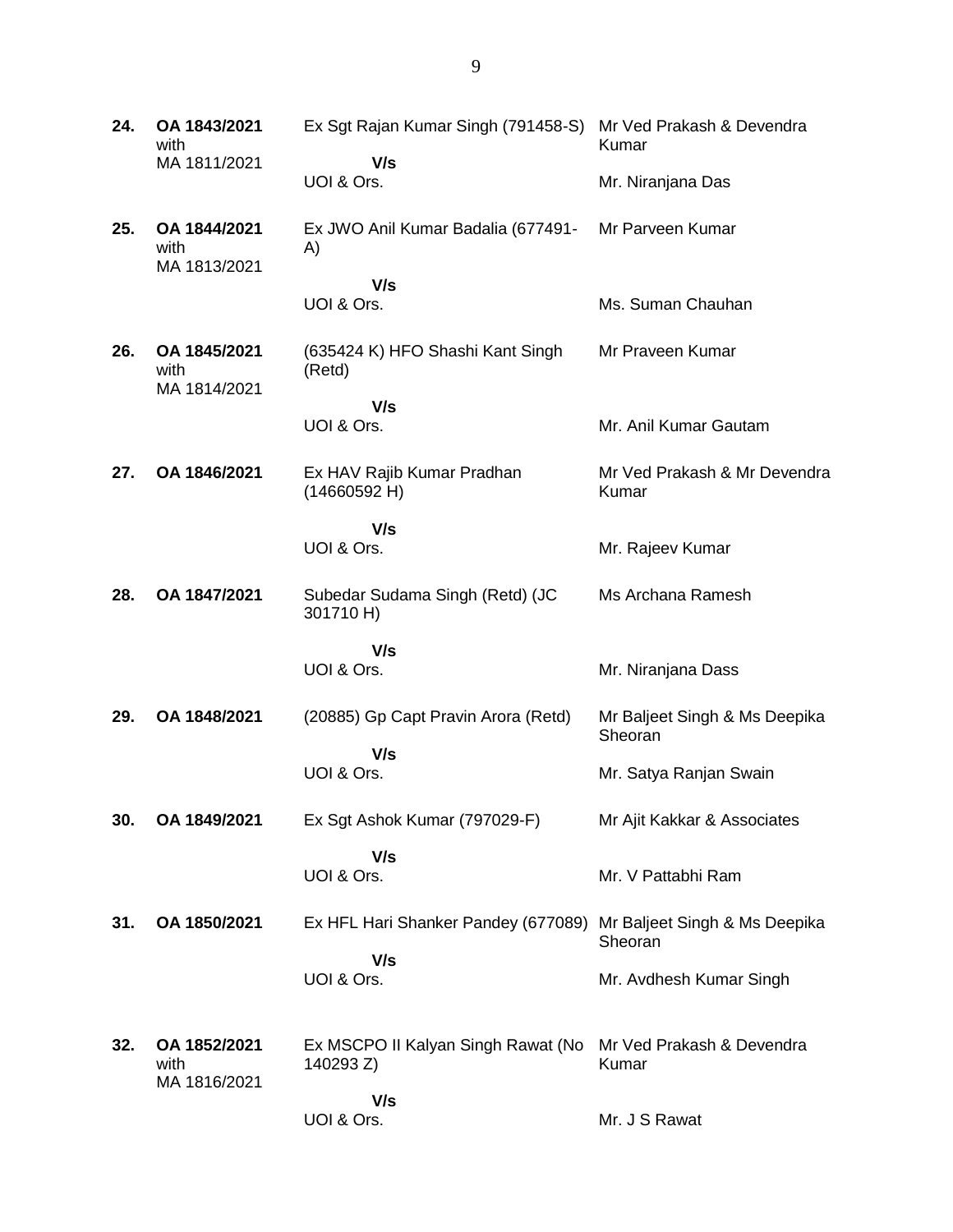**33. OA 1854/2021** with MA 1820/2021 Ex Nk Nayak Sahu (6903476)  **V/s** UOI & Ors. Mr Praveen Kumar Mr. V Pattabhi Ram **34. OA 1855/2021** with MA 1821/2021 Ex WO Sushil Kumar Dhara (684227- H)  **V/s** UOI & Ors. Mr Praveen Kumar Mr. Avdhesh Kumar Singh **35. OA 1856/2021** with MA 1822/2021 Ex Hav (Clk SD) Tanay Banik (15173922-M)  **V/s** UOI & Ors. Mr Ajit Kakkar & Associates Mr. Arvind Kumar **36. OA 1857/2021** Ex WO Pradeep Kumar Sharma (682080 N)  **V/s** UOI & Ors. Mr Bijendra Kumar Pathak & Mr Madan Pal Vats Mr. K K Tyagi **37. OA 1858/2021** with MA 1823/2021 Ex Sub Kamal Bahadur (JC 590140 N) Mr Praveen Kumar  **V/s** UOI & Ors. Mr. D K Sabat **38. OA 1859/2021** with MA 1824/2021 Ex Hav (MACP Nb Sub ) Narender Kumar (Nos 4472488-K)  **V/s** UOI & Ors. Mr Ved Prakash & Devendra Kumar Mr. J S Yadav **39. OA 1860/2021** Col Deep Singh (Retd) (IC 4238X)  **V/s** UOI & Ors. Mr I S Yadav Mr. Anil Kumar Gautam **40. OA 1861/2021** with MA 1825/2021 Gp Capt Dev Vrat Shukla (Retd) (16450-B)  **V/s** UOI & Ors. Mr S S Pandey & Associates Gp Capt Karan Singh Bhati, Sr CGSC **41. OA 1862/2021** with MA 1826/2021 Ex Nk (ACP Nb Sub) Mohan Lal Nath (14820707 W)  **V/s** UOI & Ors. Mr J P Sharma & Associates Mr. S D Windlesh